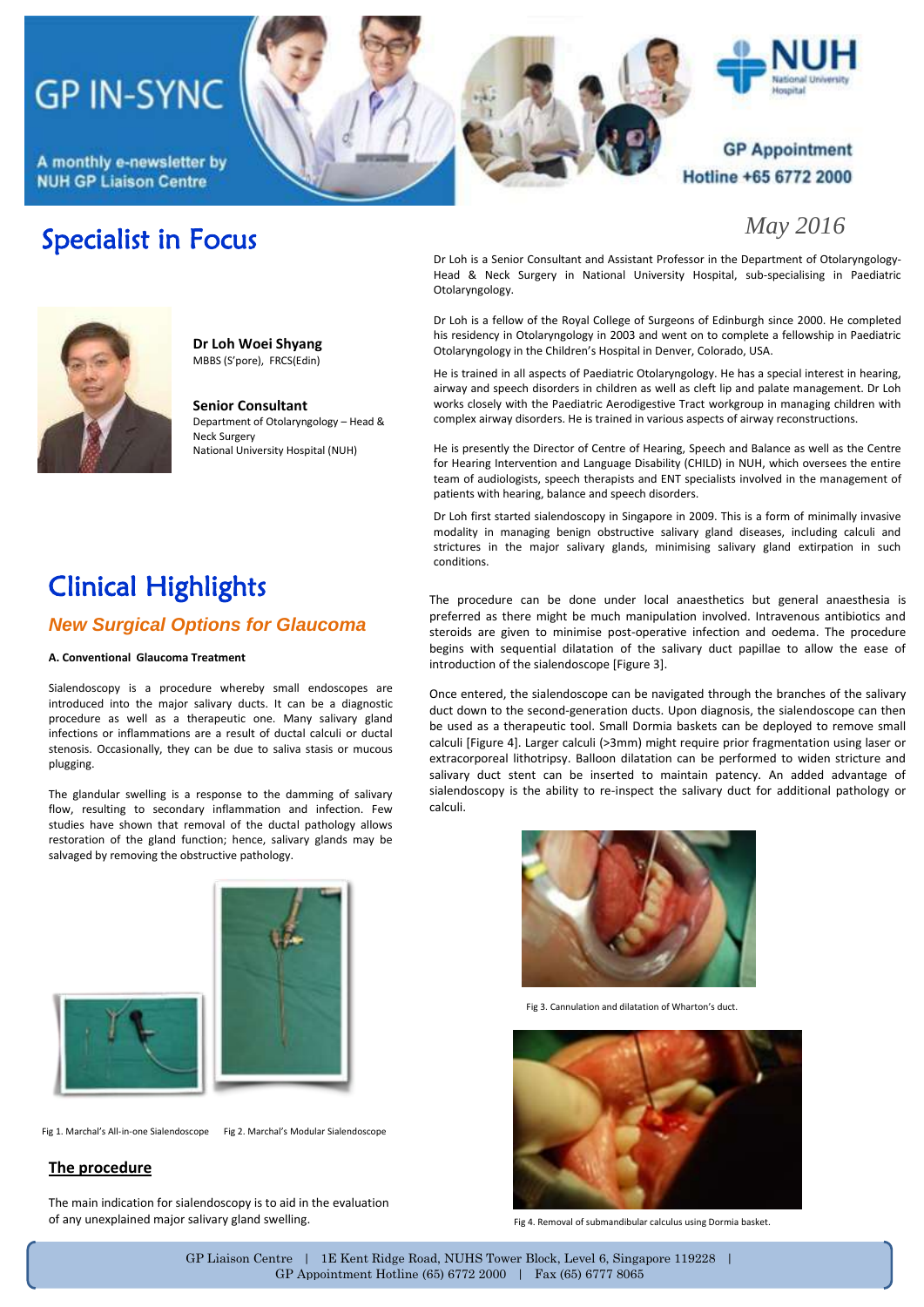

## **GP Liaison Centre (GPLC)**

GP Appointment Hotline: +65 6772 2000

### Visit us at [http://www.nuh.com.sg/nuh\\_gplc/](http://www.nuh.com.sg/nuh_gplc/)

## Specialist in Focus



**Dr Ong Yew Kwang** MBBCh(Hons)(U. Dubl), MRCS(Edin), MMed(ORL), DO-HNS(Eng)

**Consultant** Department of Otolaryngology- Head & Neck Surgery, National University Hospital (NUH)

Dr Ong Yew Kwang is a Senior Consultant in the Department of Otolaryngology - Head & Neck Surgery in NUH. His subspecialty is in rhinology and endoscopic skull base surgery.

In 2009, Dr Ong pursued a year of clinical fellowship in endoscopic skull base surgery at the University of Pittsburgh Medical Centre under Dr Carl Snyderman and Dr Ricardo Carrau. His training was in complex sinus and skull base surgeries in collaboration with neurosurgeons. Following that, he also spent a mini-fellowship in functional rhinoplasty under Dr Yong Yu Jang at Asan Medical Center, Seoul.

Dr Ong is currently the co-leader of the endoscopic skull base service with the neurosurgeons, which specialises in managing skull base lesions including pituitary adenomas, craniopharyngiomas, meningiomas, chordomas and extensive sinonasal tumours. To date, he remains the only fellowship-trained skull base surgeon in Otolaryngology in Singapore.

Dr Ong also collaborates with the oculoplastic team in endoscopic lacrimal and thyroid ophthalmopathy surgeries. In addition, he has an interest in minimally invasive surgery of the head and neck, such as endoscopic-assisted thyroidectomy.

## Clinical Updates

### *Minimally-invasive pituitary adenoma Surgery*

Mr Ng, a 43-year old taxi-driver, presented with worsening headaches and double-vision for three months. MRI revealed a large pituitary tumour compressing on the optic chiasm (Figure 1). As he was at risk of blindness, he was recommended surgery.

### **Pituitary adenomas**

There are three forms of pituitary adenomas. Microadenomas (<1cm) can be managed conservatively. Macroadenomas (>1cm) can cause compressive effects such as headaches (dural sheath stretch), bitemporal hemianopia (optic chiasm impingement) and cranial nerve palsies (cavernous sinus involvement). Functional adenomas secrete excess hormones, and are less common.

#### **Earlier Approaches**

Previously, pituitary adenomas were excised transcranially. This was associated with significant morbidity and a large scar.

Later, the sublabial trans-septal transphenoidal approach is utilised, whereby a sublabial incision is made and a 'tunnel' is created between the septal mucosa to reach the sella floor. While this is less invasive, the use of a microscope and nasal speculum results in tunnel vision, and large tumours are often incompletely resected. Patients may require gamma knife treatment for remnant tumours.

### **Endonasal endoscopic pituitary surgery – minimally-invasive surgery**

Currently, the endonasal endoscopic approach is used for excision of pituitary tumours. Endoscopes have the advantages of enhanced magnification and panoramic visualisation. Angled endoscopes allow visualisation of hard-to-see corners. The entire surgery is done transnasally, with no post-op facial scars.

The NUH skull base team comprises of a neurosurgeon and a skull base-trained otolaryngologist. A wide intranasal surgical corridor is first created to accommodate the endoscopic and up to three other instruments. The sphenoid sinuses are then opened to expose the sella floor. Tumour resection is performed by both surgeons simultaneously using a "2-surgeon, 4-hand" technique (Figure 2). This technique results in a more complete resection of large pituitary tumours.

Mr Ng achieved complete resection using this technique. Post-op, his vision improved and he was discharged five days later. By eight weeks, he had fully recovered his vision. Two years on, he remains disease-free.



Figure 1.Top row shows the pre-operative MRI coronal and sagittal views of the pituitary tumour (\*) compressing on the optic chiasm (V). Bottom row demonstrates complete resection of the tumour.



Figure 2. A routine endoscopic transsphenoidal surgery of a pituitary tumour case involving both the neurosurgeon and otolaryngologist using a 2-surgeon 4-hand technique